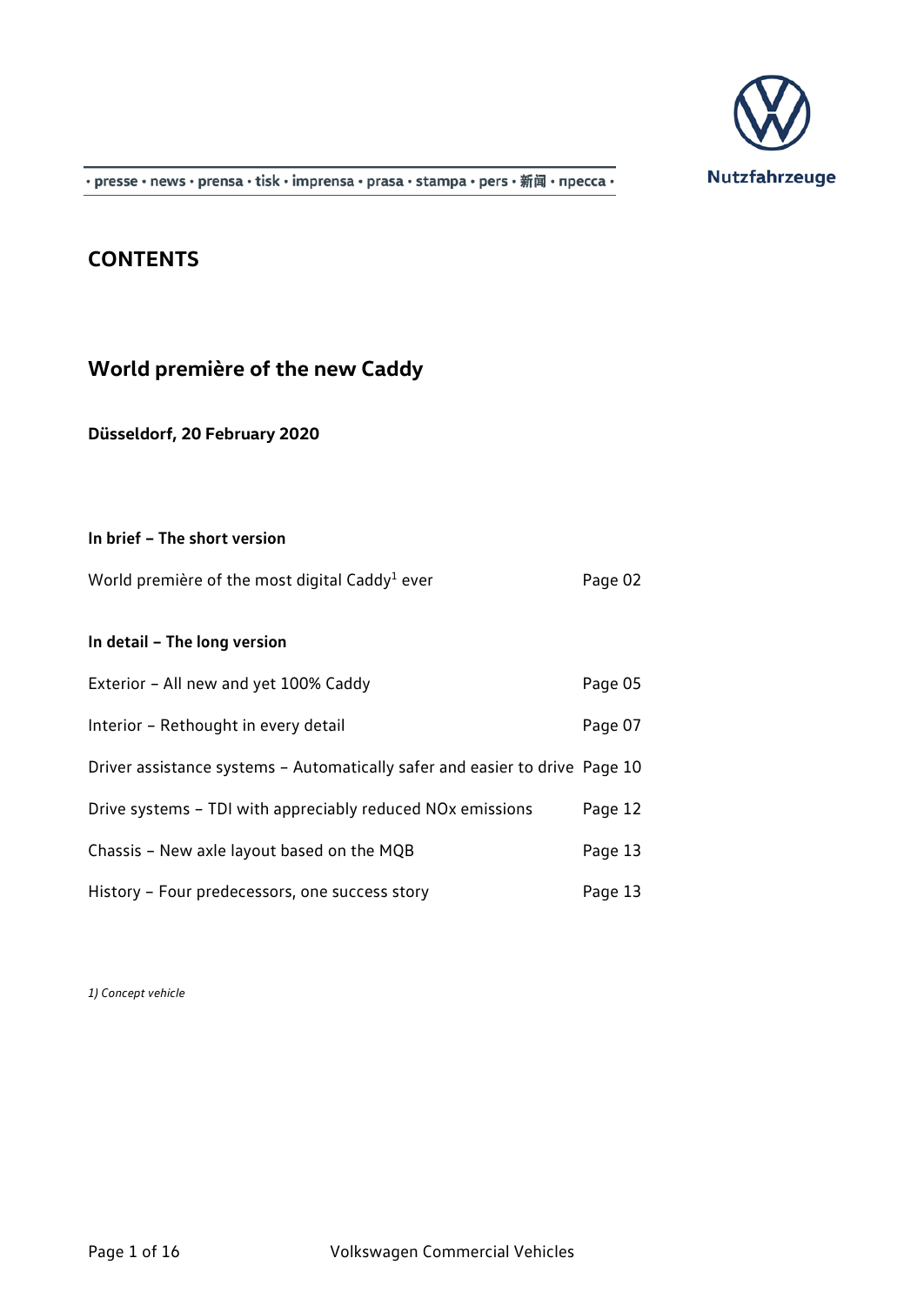## **World première – Volkswagen Commercial Vehicles is celebrating the debut of the most digital Caddy**<sup>1</sup> **ever**

- **Completely new: with over three million built, Volkswagen Commercial Vehicles now presents the innovative fifth generation of the Caddy**
- **High-tech hardware: dynamically designed new Caddy based now on the Modular Transverse Matrix (MQB)**
- **More room: new Caddy, Caddy Cargo and Caddy Maxi score with their perfected package**
- **Ideal delivery van: now room in the Caddy Maxi for two Euro pallets loaded sideways**
- **Sustainable diesel: TDI engines' nitrogen oxide emissions appreciably reduced via twin dosing**
- **Connectivity: 'Innovision Cockpit' makes Caddy the smart phone of the segment**
- **Safer and easier to drive: six of the 19 driver assistance systems on the fifth-generation Caddy are new**

**Hannover / Düsseldorf, 20 February 2020 – It wins plaudits as a van, family MPV, shuttle and camper with limitless versatility: the Caddy from Volkswagen Commercial Vehicles (VWCV). To date over three million have been built, and now, as a world première, VWCV is revealing the progressive, fifth generation of the completely new Caddy. Every detail from the ground up is new, as for the first time the best seller is now based on the Modular Transverse Matrix (MQB). As a result the Caddy world is changing – thanks to the MQB, new high-end technologies now find their way into the range: innovative driver assistance systems enhance safety and make driving easier; networked infotainment and digitalised control systems turn the Caddy into a smartphone on wheels; a new twin dosing technique makes the TDI engines cleaner than ever before. The exterior has been given a completely new and strikingly sporty design. At the same time the cockpit, controls and space in the highly modern interior have also been significantly improved. The unique Caddy DNA is nevertheless 100% retained. Versatility, functionality and practicality – the Caddy is an allrounder, the Swiss Army knife of urban delivery vans and family MPVs.**

"Our aim was to make working and living with the new Caddy simpler, more practical and more aligned to individual needs than ever before. Our motto here was: Work – Life – Unlimited," says Dr Thomas Sedran, Chairman of the Board of Management of Volkswagen Commercial Vehicles, outlining the primary strategic objectives for the completely redesigned fifth-generation Caddy. The new Caddy will launch later this year, initially in Germany, Austria and Poland. Before the year is out other countries will then follow in quick succession. The key other markets include France, Great Britain, Spain, Belgium, the Netherlands, Turkey and Italy.

"With its significant increase in space, absolute perfection in detail, new technologies and a new design dynamic, the new Caddy is making a huge leap forward," says Sedran. "This gives it the potential to grow Volkswagen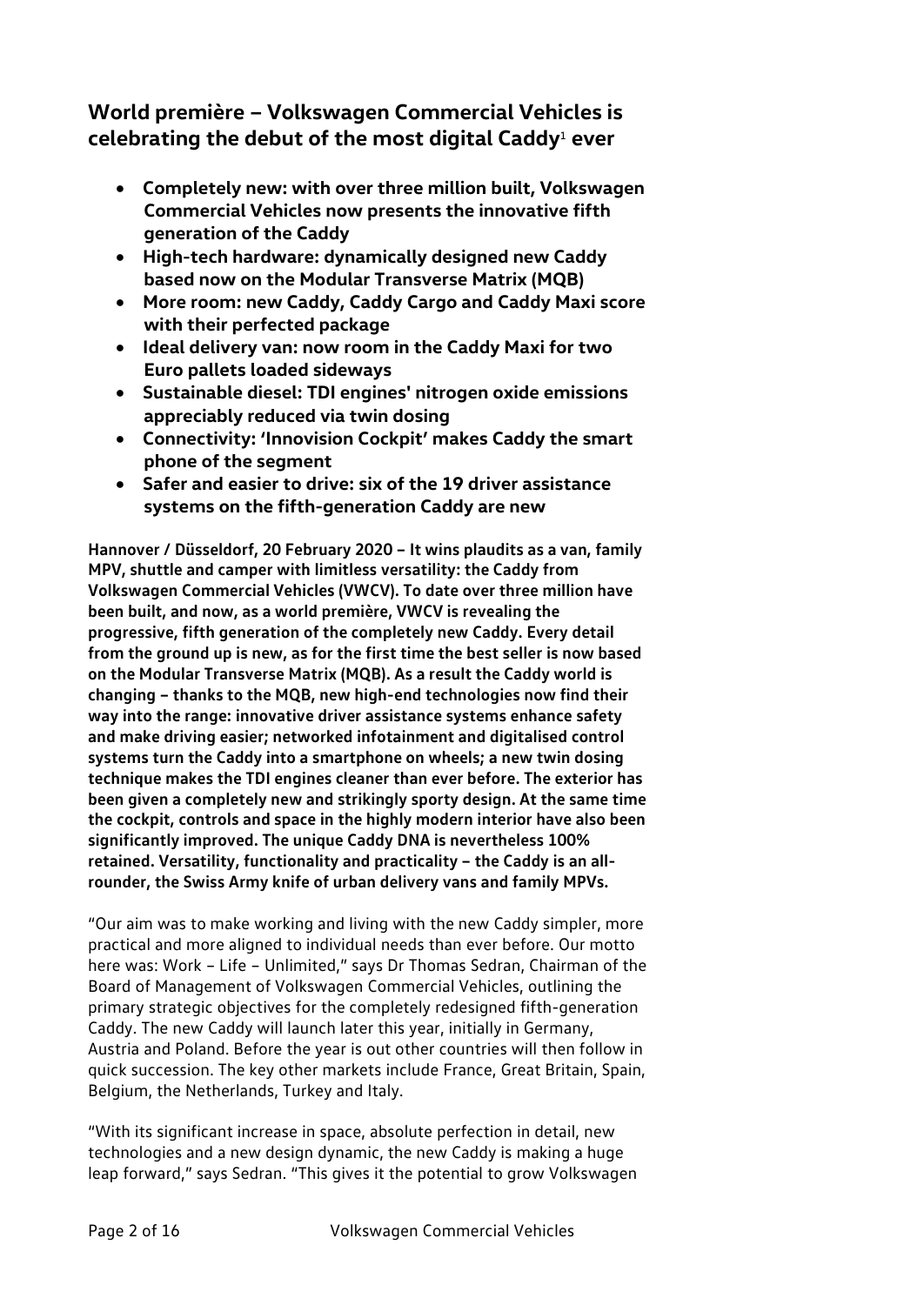Commercial Vehicles' share in the so-called A segment of the market for urban delivery vans and compact MPVs all around the globe," explains Heinz-Jürgen Löw, Member of the Board of Management for Sales and Marketing.

#### **Charismatic design and new exterior features**

The switch to the MQB platform is evident in the extended short wheelbase, which gives the new Caddy more dynamic-looking proportions. The designers utilised the exciting technical opportunity presented by the MQB platform to create a completely redesigned vehicle body – one that is more charismatic than ever, but which remains practical and can seat up to seven people. In terms of engineering and specification, the exterior of the Caddy has a number of new features. These include as options the electric closing aids for the sliding doors and tailgate, plus a panoramic sunroof – with an especially large glass area of  $1.4$  m<sup>2</sup> – that stretches above both the first and second rows of seats. Also new are up to 18-inch alloy wheels and – fitted as standard in the top versions – new LED headlights and LED rear lights. Included for the first time are the Keyless Access (Kessy for short) ignition and locking system and the 'Digital Cockpit'. The nomenclature for the passenger car lines has also been reconfigured: 'Trendline' now becomes 'Caddy', 'Comfortline' becomes 'Life' and 'Highline' is now 'Style'.

#### **Large interior with digitalised high-tech cockpit**

Inside, the fifth generation of the all-rounder impresses with new high-tech solutions and appreciably more space. The long version – the Caddy Maxi – now, for example, provides room for up to two Euro pallets, which can optionally be loaded sideways in the middle and back or sideways in the middle and lengthways in the back. The indicator and control elements have been completely redesigned: the interactive interfaces to driver and frontseat passenger are formed here by the new Digital Cockpit (optionally fully digital instruments) and the radio and infotainment systems (between 6.5 and 10 inches in size). The fusion of Digital Cockpit and top 10-inch navigation system creates a new digital landscape of indicators and controls: the 'Innovision Cockpit'. Here the Caddy has a great likeness to the Golf. Via an online connectivity unit (OCU) with integrated eSIM the infotainment systems are able to access the mobile online services and functions of 'Volkswagen We', meaning the new Caddy is 'always connected'.

Another new feature in the Caddy: digital buttons for light, sight, audio and menu functions. The rotary switch for light has served its time, with the front array of buttons for Light & Sight to the left of the steering wheel now taking over its role. In this way the central control system's menu items can be reached very quickly and easily via the direct access buttons. In addition, LED interior lights, ergonomic seats and a power supply for external 230V devices enhance life on board. Another new feature is a roof vent for better climate control and faster stationary ventilation in the back.

## **New assistance systems make the Caddy safer and easier to drive**

Six of the 19 driver assistance systems on the Caddy are new: these include Travel Assist, which, for the first time in a Volkswagen commercial vehicle, facilitates assisted driving across the full speed range. In connection with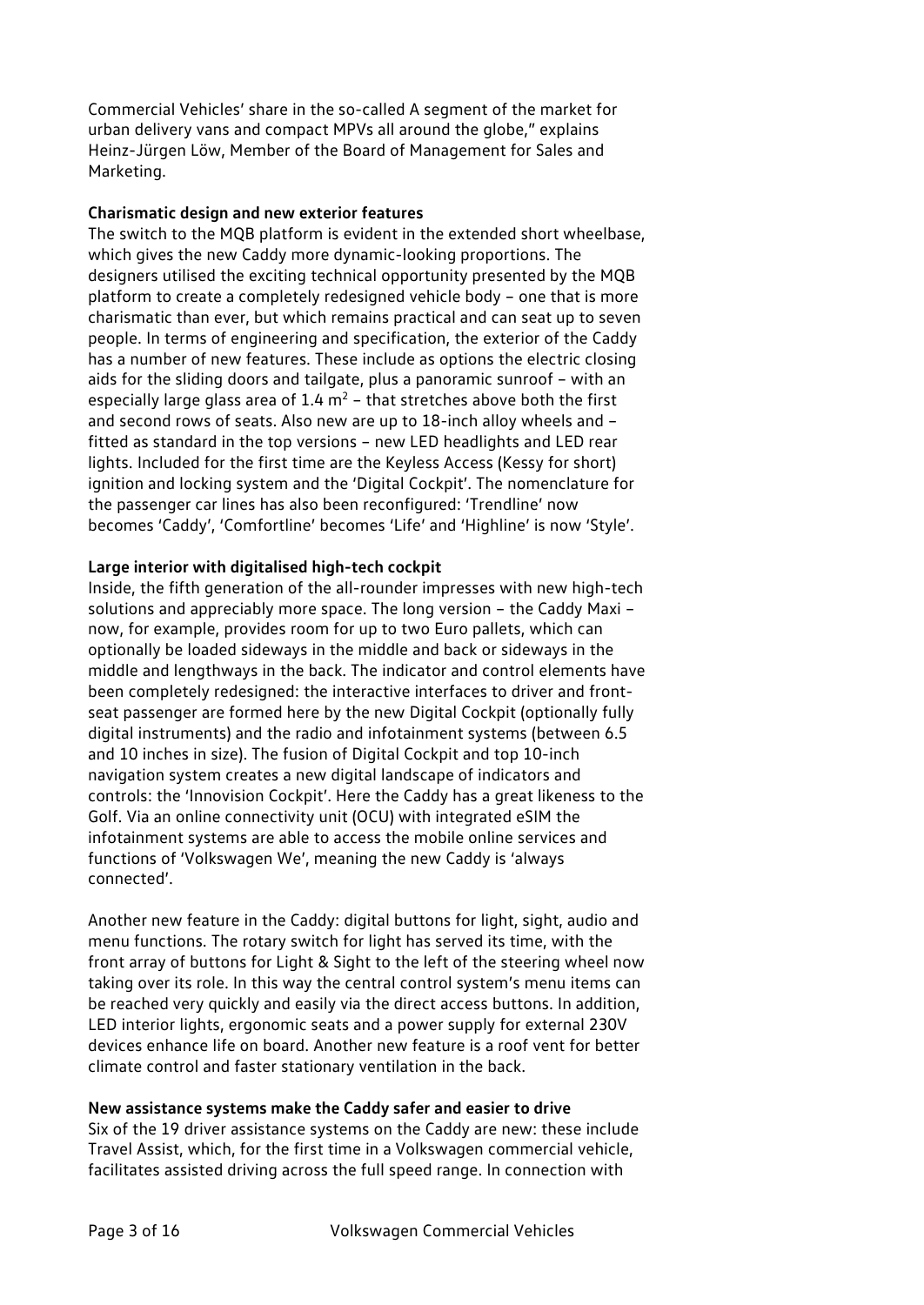Travel Assist, the Caddy's redesigned multifunction steering wheel is also equipped with capacitive sensors. The background to this is that for legal and safety reasons the driver must permanently monitor the system. The wheel's capacitive sensors ensure precise detection of even a lightly touching hand, thus avoiding any false alarms. Now also in the new Caddy: Trailer Assist, familiar from the Crafter, for significantly easier reverse manoeuvring and Side Assist inclusive of Rear Traffic Alert – all innovative systems that make driving simpler and safer (*for details see 'Driver assistance systems'*).

#### **Twin dosing significantly reduces the TDI engines' nitrogen oxide emissions**

Like the driver assistance systems, the Caddy's new four-cylinder engines are also innovative. They are from the next stage of engine evolution, naturally already fulfil the 2021 Euro 6 emissions standards and are all fitted with particulate filters. Also being used for the first time in the TDI units – which have power outputs between 55 kW / 75 PS and 90 kW / 122 PS – is the new twin dosing system. Via two SCR catalytic converters and hence double AdBlue injection, the nitrogen oxide (NOx) emission levels are significantly reduced in comparison to the previous model, making the Caddy's TDI engines among the cleanest diesel engines in the world. Also efficient and sustainable are a turbocharged petrol engine (TSI) delivering 84 kW / 116 PS and a supercharged natural gas engine (TGI). The new drive system technologies have a noticeably positive effect both ecologically and economically: dependent on engine version, the Caddy's projected fuel consumption is up to twelve per cent lower than the previous model (forecasts; certified consumption figures are anticipated to be available from early July). The new exterior also contributes to the vehicle's efficiency: with the  $c_w$  value (previous model: 0.33) reduced to 0.30, the Caddy sets a new benchmark for this type of vehicle.

#### **All versions more comprehensively equipped than ever before**

The fifth generation of the Caddy will again launch as the Cargo (panel van with enclosed superstructure), an estate (with passenger compartment windows) and in various different passenger car variants (MPVs). The nomenclature of the passenger car lines has been reconfigured: the base model will in future be the 'Caddy'; above that follows the 'Life' specification and finally the premium 'Style' line. All of the models are even better equipped than the corresponding previous one, with for example new, all-metal rear doors without windows (for better theft protection) available on the Caddy Cargo. Further details of the standard Cargo specification include electric windows in the front, electrically adjustable exterior mirrors, an electronic handbrake with Auto Hold function, new H7 headlights and LED number plate lighting. Also new to the range are optional armrests on the seats.

The estate and 'Caddy' passenger car version include further features as standard, such as a multifunction steering wheel, two sliding doors, a radio system with 6.5-inch display and the Driver Alert System. Added in the 'Life' specification and above are 16-inch alloy wheels, manual air conditioning, an infotainment system with 8.25-inch screen, fold-out table for the second seating row, roof rails (black), body-coloured bumpers, electric folding wing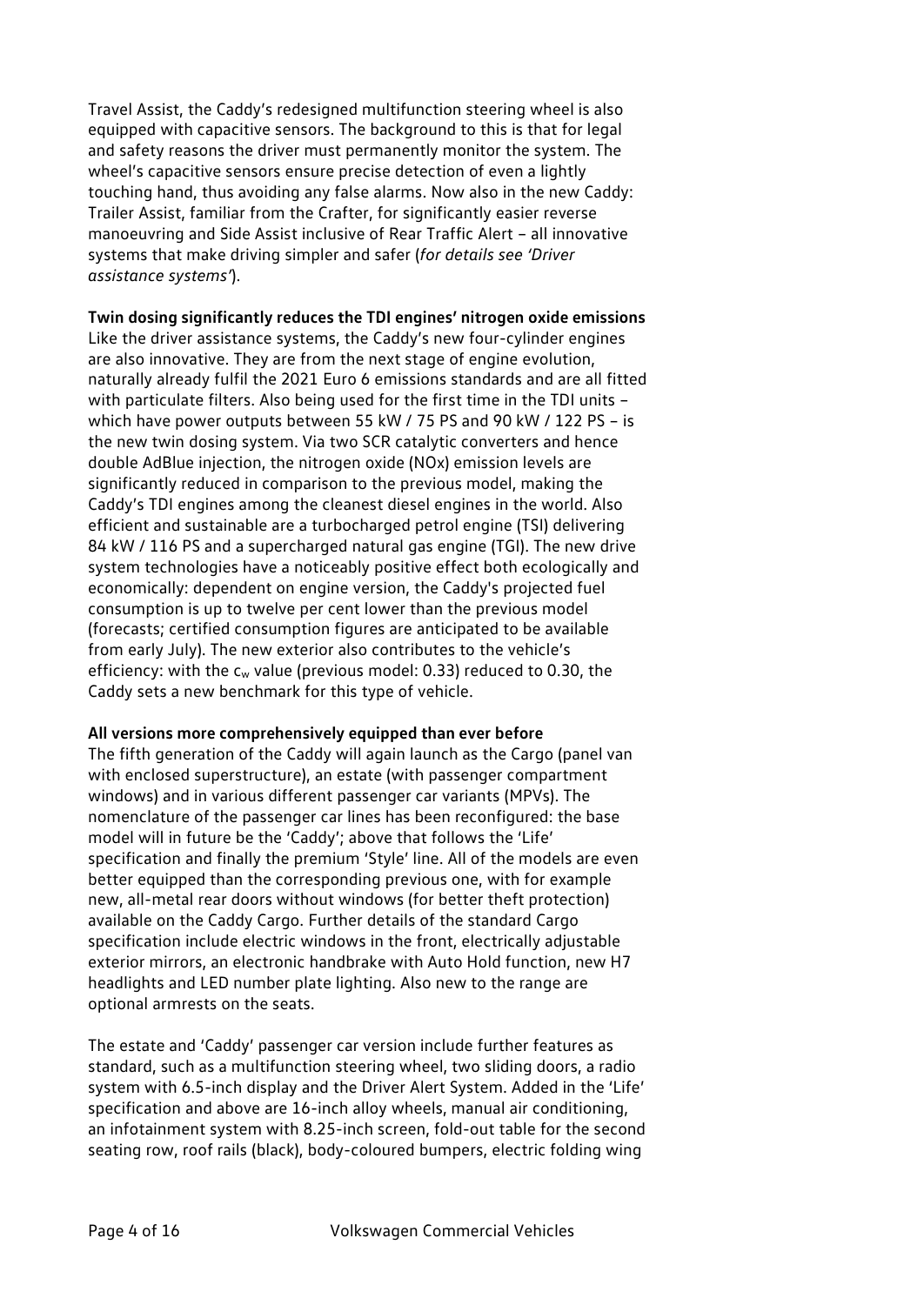mirrors, a stand-alone centre console with central armrests and front-seat lumbar support.

Customers opting for the 'Style' specification get a Caddy with at least 17 inch alloy wheels (18-inch ones are possible as an option), LED headlights, LED tail lights, ParkPilot (front and back), silver roof rails and chrome exterior trim. Inside, standard features include a leather multifunction steering wheel, automatic air conditioning (Air Care Climatronic), App Connect, digital instruments (Digital Cockpit) for the first time and seat covers in 'ArtVelours'.

#### **EXTERIOR – ALL NEW AND YET 100% CADDY**

Volkswagen Commercial Vehicles is the inventor of the Bulli – the icon of its vehicle class. After updating the Transporter, Multivan and California 6.1 in 2019, the VWCV design team led by Albert Kirzinger has now completely redesigned the Caddy. No contour or component has been left untouched. The designers created a new, visually complete presence, but also succeeded in transferring the model's DNA to the next decade, and so ensuring the fifth generation is unmistakably recognisable as the next stage in the Caddy's evolution. "The new Caddy is now very much more powerful and yet remains uncompromisingly practical. We have concentrated on the typical 'form follows function' concept and nevertheless created significantly more dynamism. The new Caddy's sporty design will thus appeal to target groups that would never previously have considered a compact MPV," explains Kirzinger.

#### **Sporty, charismatic design based on sculptural lines**

**Front:** The increase in powerful sportiness and independent charisma is visible from every angle. Looked at from the front, the higher bonnet, similar to that of a compact SUV, catches the eye. Seen below it are the redesigned radiator grille and headlamps. This area is particularly striking on the Caddy Style, which has LED headlights fitted as standard. There is a shiny black crossbar in the radiator grille and below it two bars in aluminium look continuing all the way across to the LED headlights, where they visually merge with the striking slim modules of the LED daytime running lights. The headlights themselves have a new three-dimensional depth, which give a distinctive look to the Caddy's confident face. The headlights and radiator grille in fact form an end-to-end homogeneous unit that – just like the serenely powerful bumper – emphasise the width of the vehicle. That is not a mere visual effect: at 1,855 mm (excluding mirrors), the Caddy is in reality 62 mm wider.

**Side:** The new Caddy's silhouette is appreciably more muscular than its predecessor's and its surfaces look more sculptured. This too shows clearly that it is a completely redesigned vehicle, while a double roof line lowers the vehicle's centre of gravity. Another striking feature is the look of the windows: on the front doors the window's lower frame rises and ends just ahead of the B-pillar and in the back with a slight upward kink near the Dpillar; the side windows in the back are also set higher than in the front doors – details that help to give an unmistakable outline to the silhouette.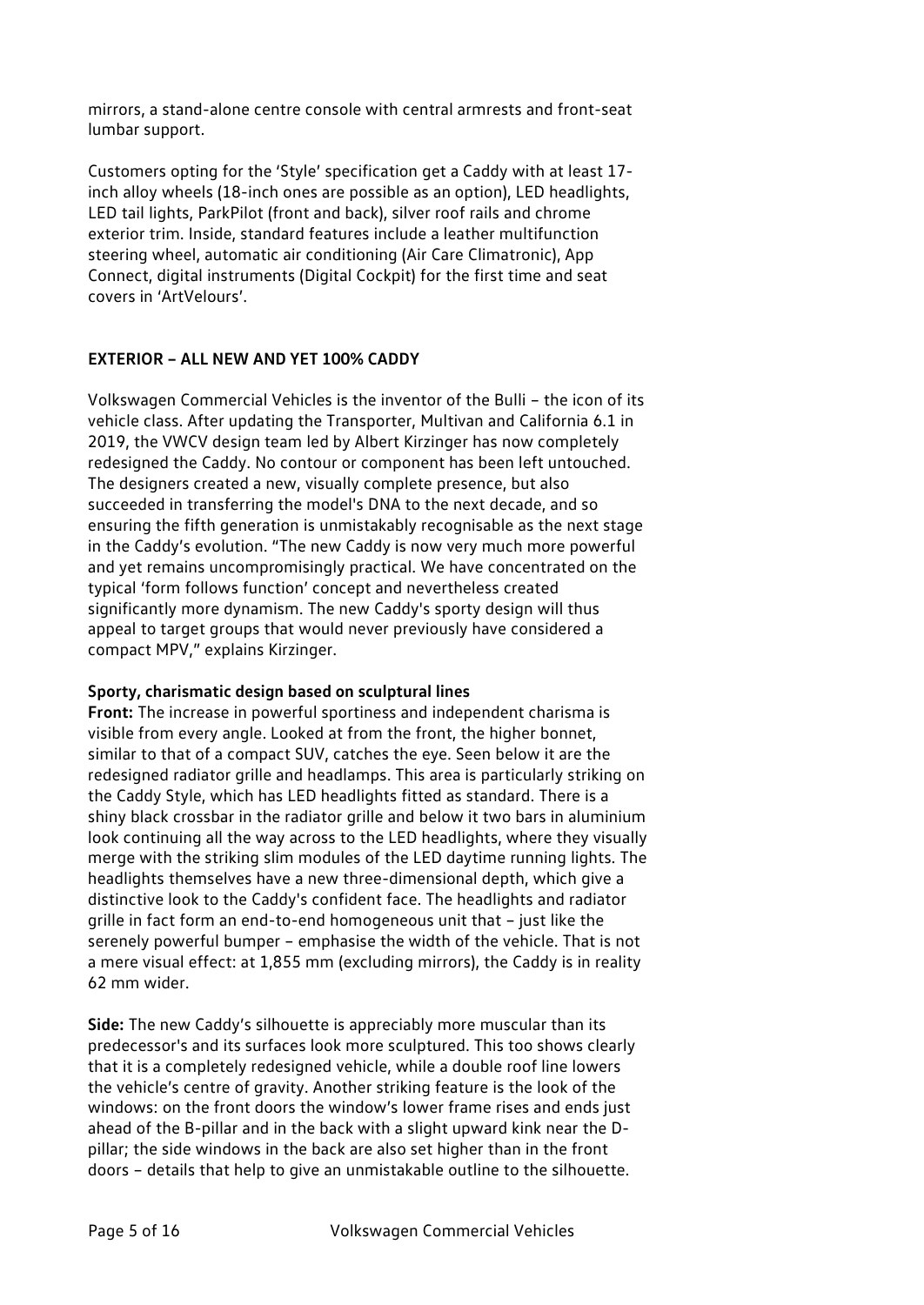The same goes for the dominant element on the side: the so-called character line. It is comparatively broad and between its top and bottom edges concave (i.e. curved inwards). The top edge of the line stretches as a continuous element from the headlight all the way to the D-pillar; the bottom edge, on the other hand, takes a deeper course starting from the Bpillar, through the upper edges of the door handles, back up near the notional C-pillar and then continuing all the way to the back. Visually this line too lowers the Caddy's centre of gravity and makes it look very dynamic. This effect is reinforced by the horizontally concave surface above the side sills. The dynamism of the design is strengthened by the flared wings, between which a powerful waistline forms in the middle of the silhouette. The vehicle thus sits upright on its wheels with great presence.

**Rear:** The view from behind in particular shows just how far the rear wings project and in doing so form a clear shoulder line, and in terms of design an interesting, attractive and practical alternative to a conventional SUV or estate for many customers. The rear section itself is not modelled on any previous model, but instead the designers consciously enhanced the visual DNA of the Caddy and of the brand. Distinctive features of the new rear section design are the vertically arranged and very slim LED tail lights and – on the Caddy with tailgate rather than wing doors – the large, dark rear window, which spans almost the entire width of the vehicle. Below it are areas that also have a strongly horizontal orientation, making the rear look wider and more solid. Proudly on display in the centre of the rear section is the large, new Caddy emblem.

## **Panel van, estate, compact MPV and two wheelbases**

No matter whether Cargo (panel van), estate or family MPV, as a result of the switch to the MQB platform every variant offers significant advantages: the exterior and interior dimensions have been perfected so the overall package and cargo space have been improved. In addition, the new generation of the urban delivery van and compact MPV will again – like the standard version – be available as the Caddy Maxi with extended wheelbase. The Transporter's little brother will also once again be available, as mentioned, with one or two sliding doors and tailgate or wing doors. On the panel van the wing doors are now also metal, rather than glazed, keeping valuable cargo, materials and tools out of sight and protected from thieves. An important new feature on the Caddy Maxi: the new, longer sliding door, which has increased in length from 701 mm to 840 mm. As a result, a second Euro pallet fits on the cargo bed, which is now also wider (+11 mm) – a clear competitive advantage.

## **Overall package optimised for taking Euro pallets**

With the standard wheelbase the new Caddy measures 4,501 mm in length, an increase of 93 mm over the previous model. In keeping with this, the wheelbase has grown, thanks to the MQB platform, by 73 mm to now 2,755 mm – the new length is thus being thoroughly utilised. The height of the new all-rounder has been reduced to 1,797 mm (-25 mm). It was nevertheless possible to increase the maximum cargo space height by 7 mm to 1,273 mm Volkswagen Commercial Vehicles has increased the Caddy's width: 1,855 mm equates here, as mentioned, to an extra 62 mm.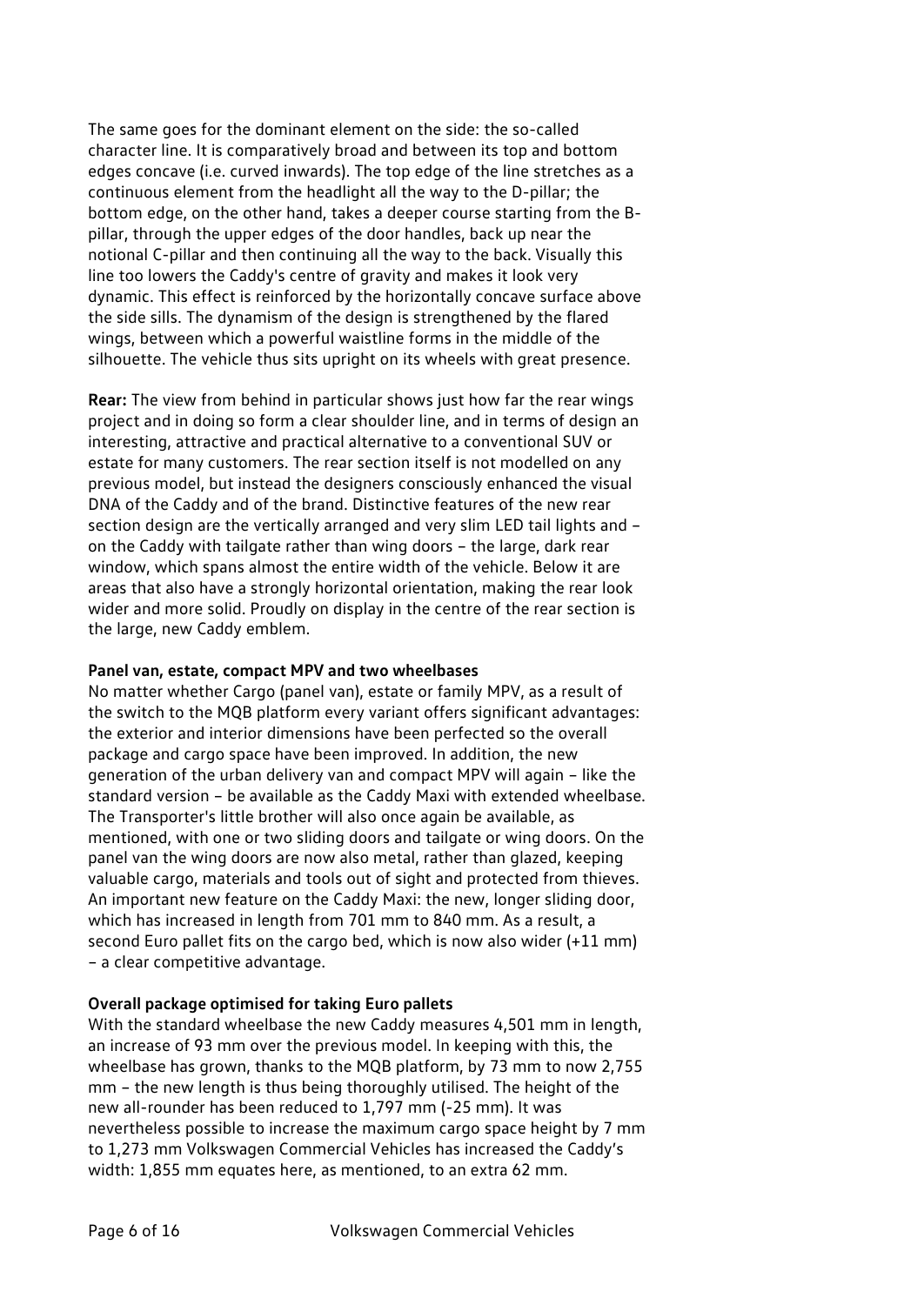As a result of this increase and clever design measures, it was possible take the cargo space width up 50 mm to 1,606 mm. The width between the wheel arches increased by 60 mm to 1,230 mm. In line with this, the width of the rear opening increased by 51 mm to 1,234 mm. A Euro pallet can now be carried sideways in the back of the cargo space too. The maximum storage capacity of the Caddy with short wheelbase is 3.3  $m<sup>3</sup>$  (loaded to a height of 1,234 mm).

Even more cargo space  $(4.0<sup>m</sup>3)$  than the Caddy with the short wheelbase (2,755 mm) is, of course, offered by the Caddy Maxi with a 215 mm longer wheelbase (2,970 mm), which is due to make its debut a little later. In its case the maximum cargo space length goes up from 1,797 to 2,150 mm; the external length here is 4,853 mm.

## **INTERIOR – RETHOUGHT IN EVERY DETAIL**

## **The new Caddy's digitalised and connected cockpit**

Volkswagen Commercial Vehicles has redesigned the interior of the Caddy and largely digitalised it in the process. The all-rounder will for the first time therefore be optionally available with the Digital Cockpit. Volkswagen Commercial Vehicles will also be offering the Caddy with a large range of new infotainment systems. Cockpit and infotainment join to form a highly modern digital landscape, arranged along an end-to-end axis of controls. Numerous other controls have also been digitalised: these include a buttons module for Light & Sight functions to the left of the steering wheel, a module below the infotainment system that acts as direct access buttons for various menu functions, sliders for intuitive adjustment of the interior temperature and audio volume, the multifunction steering wheel (likewise redesigned and with capacitive sensors for use with Travel Assist), a linear roof module with emergency call via eSIM, and the button for the electric handbrake.

The new Caddy with dual clutch gearbox (DSG) also gains a digitalised 'shiftby-wire' gear shift mechanism, making gear changing extremely easy and facilitating a new level of operational reliability. The 'D' gear can, for example, be selected even while still manoeuvring backwards, with the gearbox then shifting from 'R' to 'D' only when the Caddy has slowed down sufficiently to permit it. Integrated in front of the gear lever there are up to two USB C sockets and, if requested, an inductive smart phone charging cradle (storage compartment with mobile phone interface). For the first time in the Caddy it will also be possible to use Wireless App-Connect (mirroring of apps on the infotainment system) with an Apple iPhone (until now smartphones required a connection cable).

The way that the air conditioning and infotainment systems are operated is intuitive, using sliders as controls. There is a central slider on the centre console, split into three zones: left, right and centre. By swiping a finger across the two outer zones, driver or front-seat passenger intuitively adjusts the interior temperature. If they do the same in the slider's central zone, they equally intuitively alter the sound system's volume. Meanwhile, if the Caddy is equipped with a navigation system, then in navigation mode the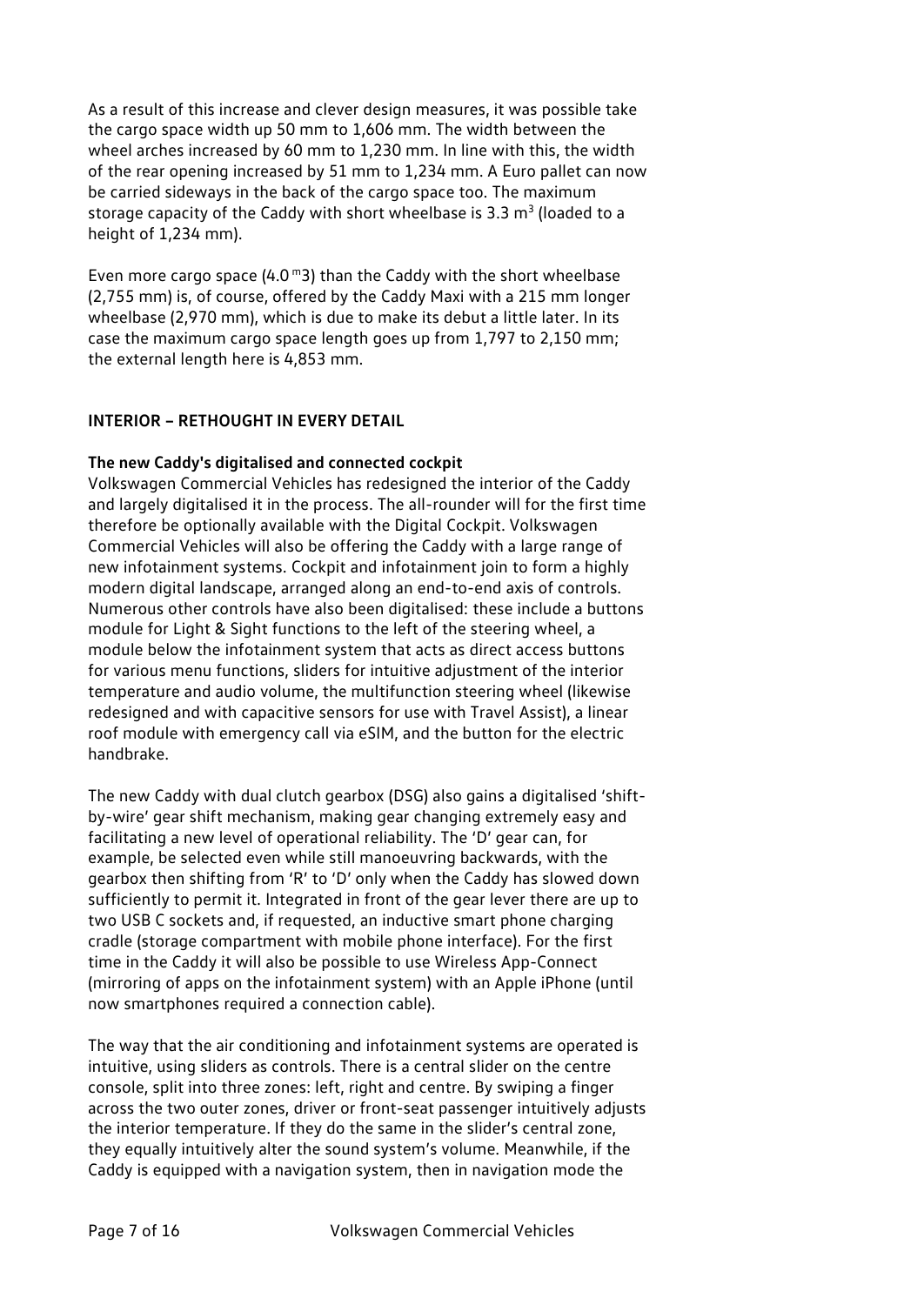map zoom level can be altered via the central slider zone using two fingers. It all works as simply and intuitively as operating a smartphone. Anyone, for example, tapping with two fingers on the air conditioning system's temperature slider, directly accesses the seat's heating controls.

## **The new 'Digital Cockpit' in detail**

The Digital Cockpit display has a clear, high-contrast layout and a diagonal screen size of 10.25 inches. The Caddy driver can choose between two different screen configurations via the 'View' button on the new multifunction steering wheel. In the first configuration, rev counter and speedometer are interactively displayed within the round instruments and in the middle of the screen is an individually selectable level, for instance a smart phone's address book. At the highest specification level, the Digital Cockpit merges with the top entertainment system to form the 'Innovision Cockpit'. This adds with numerous extra functions, including opening the navigation map in the centre between the two dials or across the entire width of the display. At the driver's disposal in a second configuration is a digital view with various different information fields and no dials. Integrated in the centre here is a user-definable display, e.g. of the media library. The Caddy's standard analogue instruments have also been redesigned, with the digital multi-function display arranged in this case in the middle.

#### **The new infotainment systems in detail**

The infotainment systems used in the new Caddy will have either a 6.5, 8.25 or 10-inch screen. They are third generation Modular Infotainment Matrix (MIB3) systems and are all linked to an online connectivity unit (OCU) with integrated eSIM giving them online functionality. The entry-level systems have a 6.5-inch colour touchscreen display. Standard features here: a USB C socket, eCall (emergency call) and, depending on version, a Bluetooth telephone interface and mobile online services and functions tailored to private users, such as 'We Connect'. Enabled or optionally available are also analogue and digital (DAB+) radio reception.

At the next level up the new Caddy has MIB3 radio systems with an 8.25 inch touchscreen. Additional features here include a second USB C socket and, as options, the 'Comfort' hands-free phone system, App-Connect (integration of smart phone apps) and DAB+. Above the 8.25-inch systems come the 10-inch infotainment systems. They are all equipped as standard with DAB+. Further optional or with some versions standard features that can be used here are voice control, electronic voice amplification, streaming & Internet, the navigation function, Wireless App-Connect, and the online services and functions of We Connect and We Connect Plus.

## **The range of We Connect and We Connect Plus services in detail**

'We Connect' is the first level of the 'Volkswagen We' platform's online functions and services, which have been especially tailored to private customers. 'We Connect' is enabled in the Caddy with no time restrictions. Its range of services and functions include the eCall Emergency System, Breakdown Call, Information Call, Vehicle Status and Doors & Lights.

Dependent on the infotainment system selected, also standard in the Caddy is 'We Connect Plus' (limited to a term of 12 or 36 months, which can then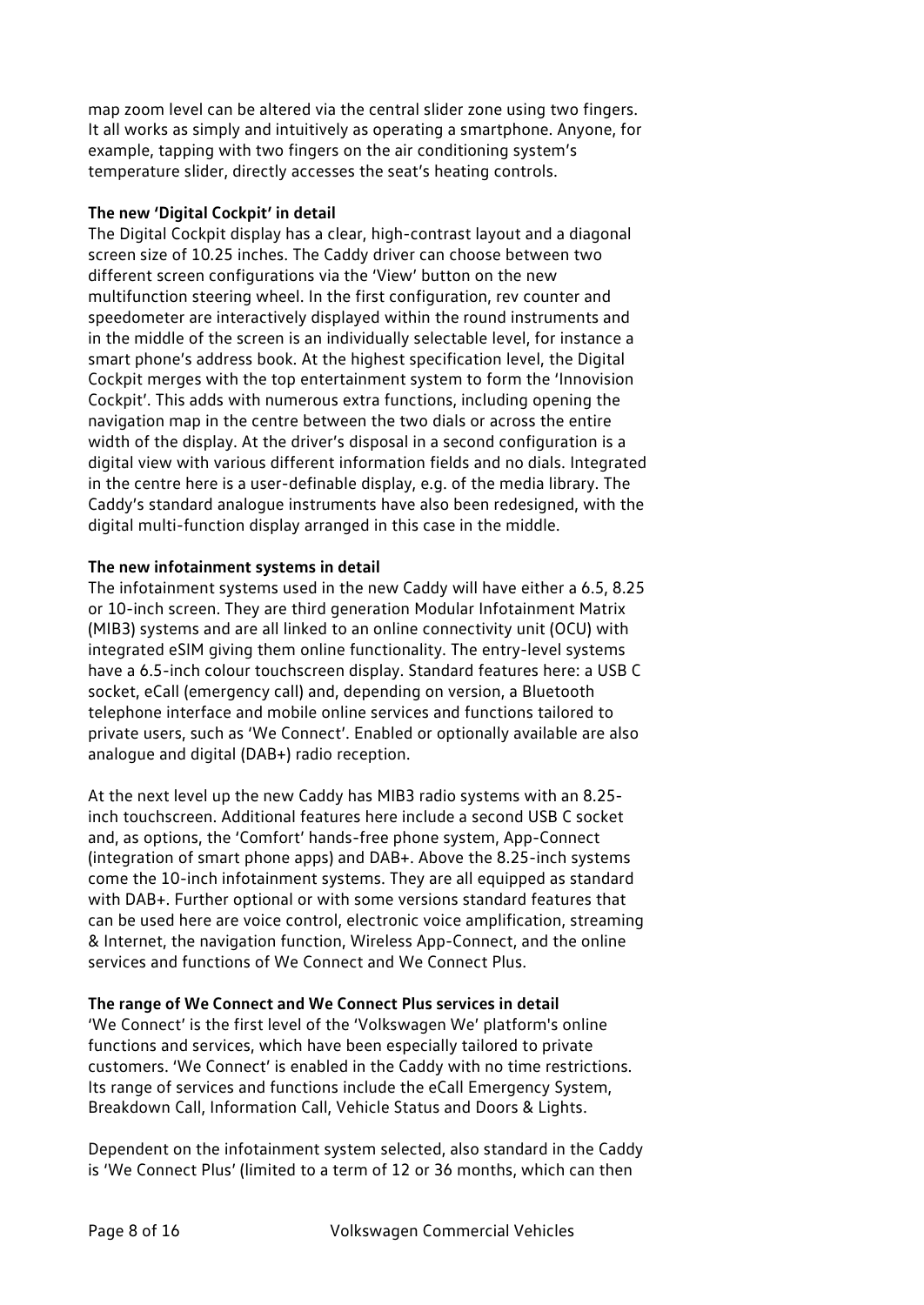be extended). In addition to the functions of 'We Connect' and dependent on the vehicle specification, 'We Connect Plus' includes, for example, Area Alert, Speed Alert, Horn & Turn Signals, Online Anti-Theft Alarm, Online Auxiliary Heater, media streaming, a Wi-Fi hotspot and Lock & Unlock functions.

Always as an option, Volkswagen Commercial Vehicles is also offering 'We Connect Fleet' for the Caddy. This third level has been developed for commercial customers as a fleet management system and includes features that save companies time and money: Digital Logbook, Fuel Logbook, Driving Efficiency, GPS Tracking and Route Information, Consumption Analyser and Maintenance Management.

## **The new Caddy has a highly flexible seating system**

Characteristic features of the Caddy's interior are countless new technical design solutions. In the case of the Caddy panel van, for instance, the cargo space has an optimised LED layout for interior lighting, new floor coverings and a 230V socket. New, exceptionally strong lashing points also make stowing luggage easier. A new feature in the panel van's cab is the folddown front passenger seat with a now even more hard-wearing back panel, which takes on the function of a mobile desk. All materials used in the interior are resistant to dirt and in general also very robust.

## **New, highly ergonomic seats for long hours spent on the road**

New and particularly ergonomic seats are available for all versions of the new Caddy: the so-called AGR Ergo seats (AGR = German Campaign for Healthy Backs Society). They have been specially developed for longdistance travellers and drivers who spend long hours on the road for work. The AGR seats can be adjusted in multiple ways: in addition to lengthways and height adjustment, they offer custom setting of the seat rake and seat cushion depth, plus 4-way lumbar support. A new roof ventilator in the passenger compartment also enhances travelling comfort: the roof ventilator (not available in combination with the panoramic tilting sunroof) sucks in the air above the instrument panel and distributes it in the passenger compartment, meaning the air conditioning in the back is appreciably improved.

## **Up to five flexibly usable individual seats in the back**

It is not only two Euro pallets that can be stowed more easily than ever in the new Caddy – workshop equipment, a day's courier service load, up to seven people complete with luggage or the bikes for the weekend can be accommodated here too. 'Work – Life – Unlimited' in the best sense. In its standard specification the Caddy as an estate or compact MPV is a fiveseater, with the second row fitted here with a single seat on the front passenger side and a double bench seat. A third row of two further individual seats, available as optional extras, make the estate and compact MPV into a seven-seater. Folding these over creates a continuous cargo bed. The three second-row seats can also be compactly folded up and tipped forward to increase the cargo space. It is also easier than ever before to completely take out the second- and third-row seats in just a few quick steps. In the Caddy Cargo the front-row seats can optionally be fitted with armrests. An important point for families is that all outer passenger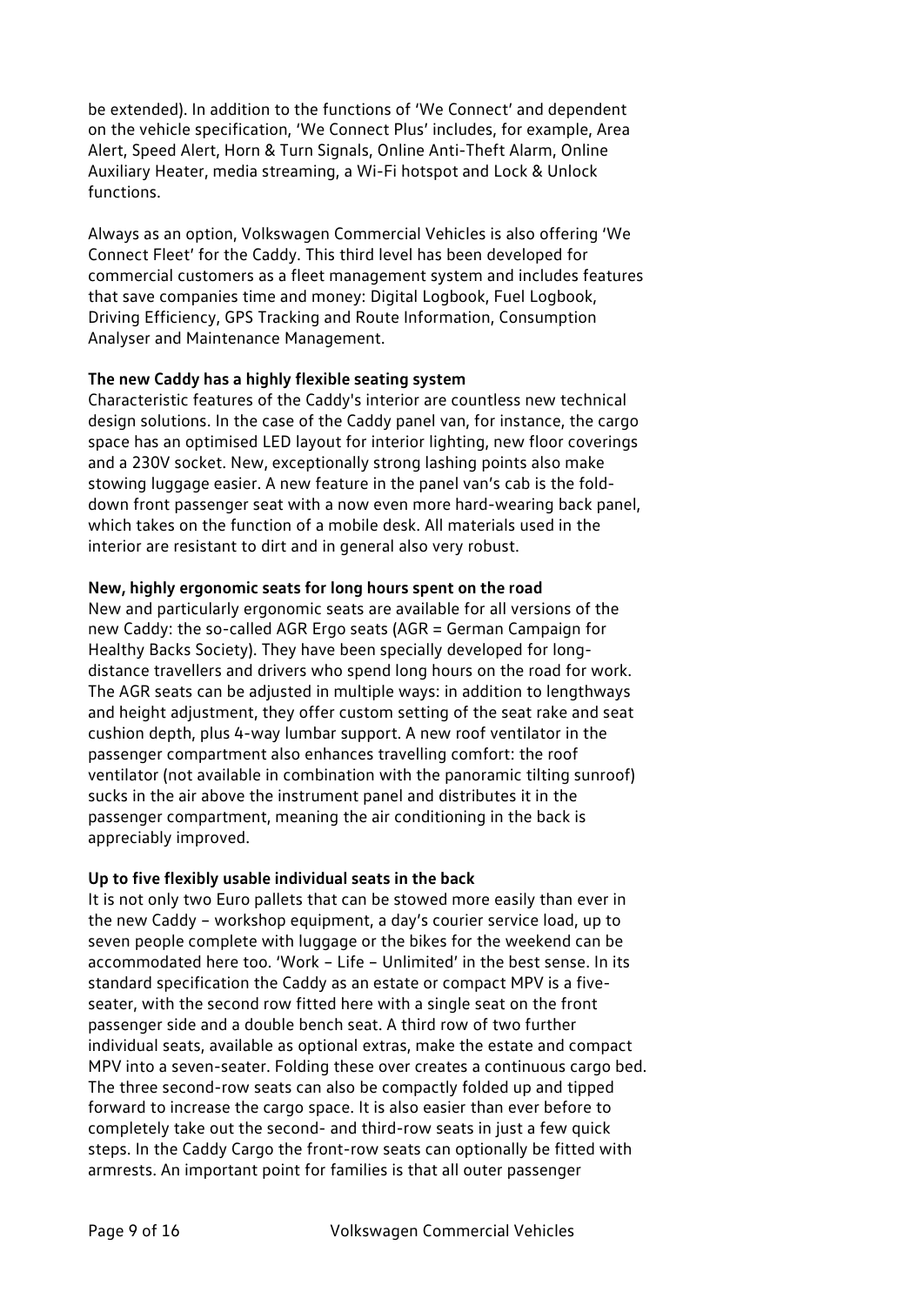compartment seats and the front passenger seat have or can be fitted with Isofix anchors for securing compatible child seats.

## **DRIVER ASSISTANCE SYSTEMS – AUTOMATICALLY SAFER AND EASIER TO DRIVE**

The new Caddy is for the first time based on the Modular Transverse Matrix (MQB), which enables the inclusion of a whole host of new driver assistance systems. There are more than 19 systems on board, with six of them being used in the Caddy for the first time. One of the highlights here is the new Travel Assist, which makes assisted driving possible across the full speed range – a new feature in a commercial vehicle. Everyone using the new Caddy as a towing vehicle will also welcome the Trailer Assist function, which makes manoeuvring backwards with a trailer child's play.

The fifth-generation Caddy's new driver assistance systems in overview:

- Travel Assist (autonomous driving, Level 2)
- ACC (Adaptive Cruise Control) with Stop & Go
- Trailer Assist (trailer manoeuvring system)
- Side Assist (integrated into the rear radar sensor)
- Rear Traffic Alert (integrated into the rear radar sensor)
- Emergency Assist (assisted stopping of the Caddy in an emergency)

In addition, the following systems have been carried across from the previous model into the new Caddy and in the process fully updated:

- Front Assist
- ParkPilot
- Hill Start Assist
- ESC with ABS, ASR and EDS
- Dynamic Light Assist
- Lane Assist (lane keeping system)
- Driver Alert
- Automatic Post-Collision Braking System
- Park Assist
- Tyre Pressure Monitoring System
- Reversing camera (Rear View)
- Speed limiter with cruise control system
- Dynamic Road Sign Display

#### **The new driver assistance systems in detail**

**Travel Assist:** Being used in a Volkswagen Commercial Vehicles model for the first time, Travel Assist facilitates assisted driving across the full speed range. To enable this the system accesses multiple functions, including the ACC Adaptive Cruise Control (linear guidance) and Lane Assist lane keeping system (lateral guidance). Travel Assist is activated via the multifunction steering wheel. For legal and safety reasons the driver must permanently monitor the system, for instance by having permanent control of the steering wheel. Thanks to a new system of capacitive sensors within the steering wheel, it is sufficient for the driver just to lightly touch it. However, if the driver lets go of the wheel for longer than ten seconds, visual and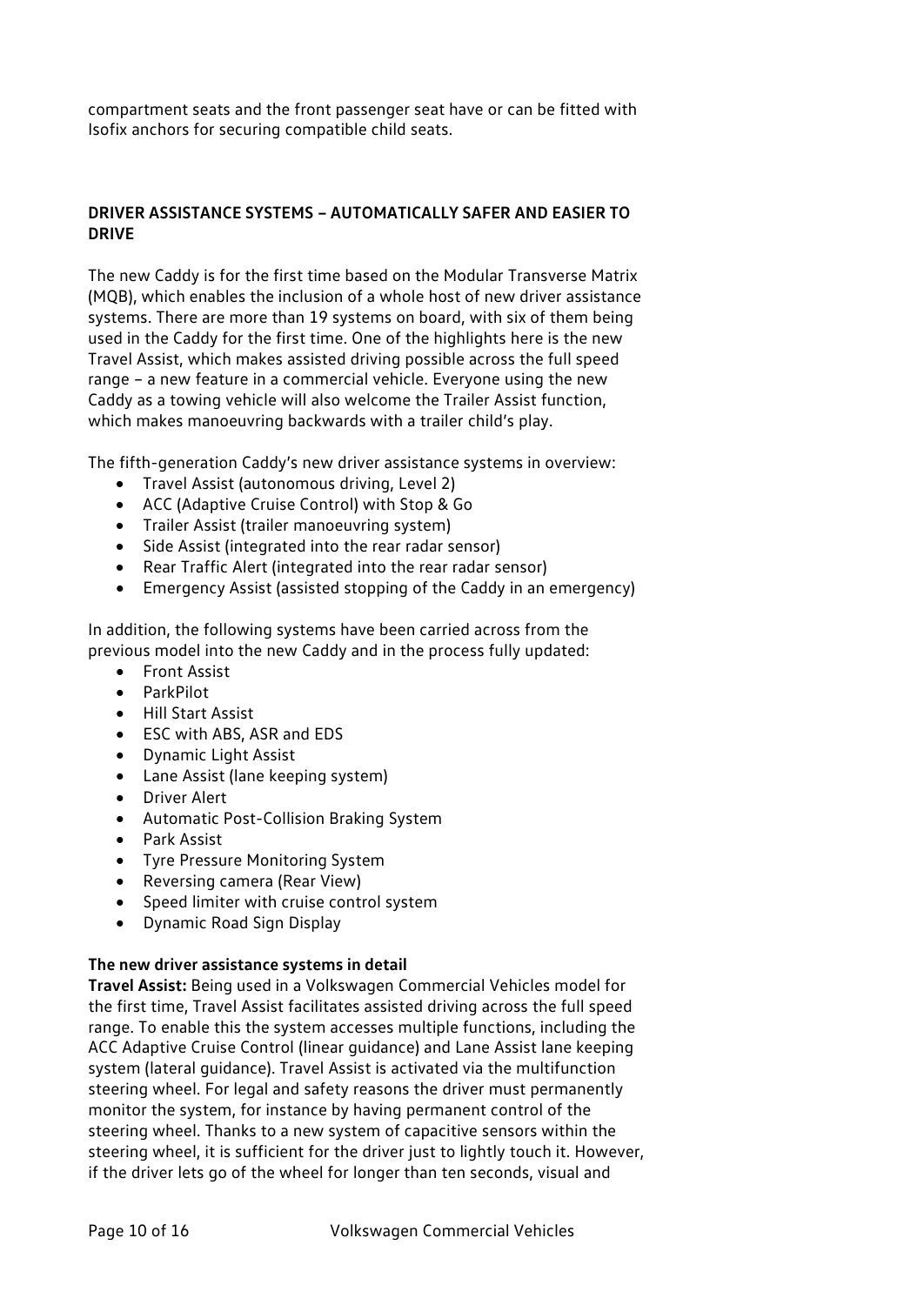audible warning signals draw their attention to this. The driver must now react without delay and take hold of the steering wheel, as otherwise Emergency Assist becomes active and the Caddy is brought to a stop. To keep the driver better informed a new indicator has been developed in the Digital Cockpit, which provides advanced information (virtual image) about the vehicle's surroundings (number of available lanes, vehicles in front and alongside, and distances).

**ACC 2.0:** The latest generation of ACC Adaptive Cruise Control now works in the Caddy's full speed range and remains active in stop-and-go traffic even if the vehicle is stationary for up to 15 seconds so that it can to pull away again automatically.

**Trailer Assist (trailer manoeuvring system)** Trailer Assist relieves the Caddy driver of the task of mentally adjusting to the fact that when reversing with a trailer the steering wheel has to be turned to the left to make the trailer go to the right – and vice versa. The system is also designed to make it easier to reverse in a straight line over relatively long distances. With Trailer Assist this all works almost automatically. An example: to manoeuvre the Caddy and trailer in reverse from the carriageway into a driveway, the driver stops at a suitable point and engages reverse gear. The system is activated by pushing a button. Then the current driving angle and possible angles are visualised in the instrument cluster. These are computed by image processing algorithms based on data from the rear-view camera system, which monitors and analyses the articulation angle between the car and the trailer. By using the mirror adjustment switch, which serves as a sort of joystick, the driver can adjust the desired driving direction of the car-trailer combination. The Caddy executes the steering commands entered by the driver, who only needs to operate the accelerator pedal and the brake. The driving direction of the car-trailer combination is set by automatic control of the electromechanical power steering.

**Side Assist:** Side Assist enhances the driver's awareness of the vehicle's surroundings in driving situations on multi-lane roads. The rear radar sensor monitors the area to the side of and behind their own vehicle. The driver is informed of any other road users that are beside, behind or – within a certain period of time – level with their own vehicle in the immediately neighbouring lane (left or right). The driver is alerted to any potentially critical situations via an LED in the exterior mirror housing units. If there is a vehicle in the area alongside, the LED on the exterior mirror lights up; if the driver also operates the indicator in the direction of the identified vehicle, the LED pulses as a further warning level. Any such intention to change lanes can also be recognised without the indicator being operated if the vehicle also has the Lane Assist function (lane keeping system based on a multifunction camera on the windscreen). In this case Lane Assist relays the information that the driver's own vehicle is nearing the lane demarcation line to the lane keeping system Side Assist 'Plus'. If the driver indicates and starts to leave the lane even though Side Assist is warning of an object alongside, they need to overcome resistance applied to the steering wheel as well, thus reducing the risk of any hazardous changing of lane. Integrated as standard into the rear radar sensor's range of functions is Rear Traffic Alert.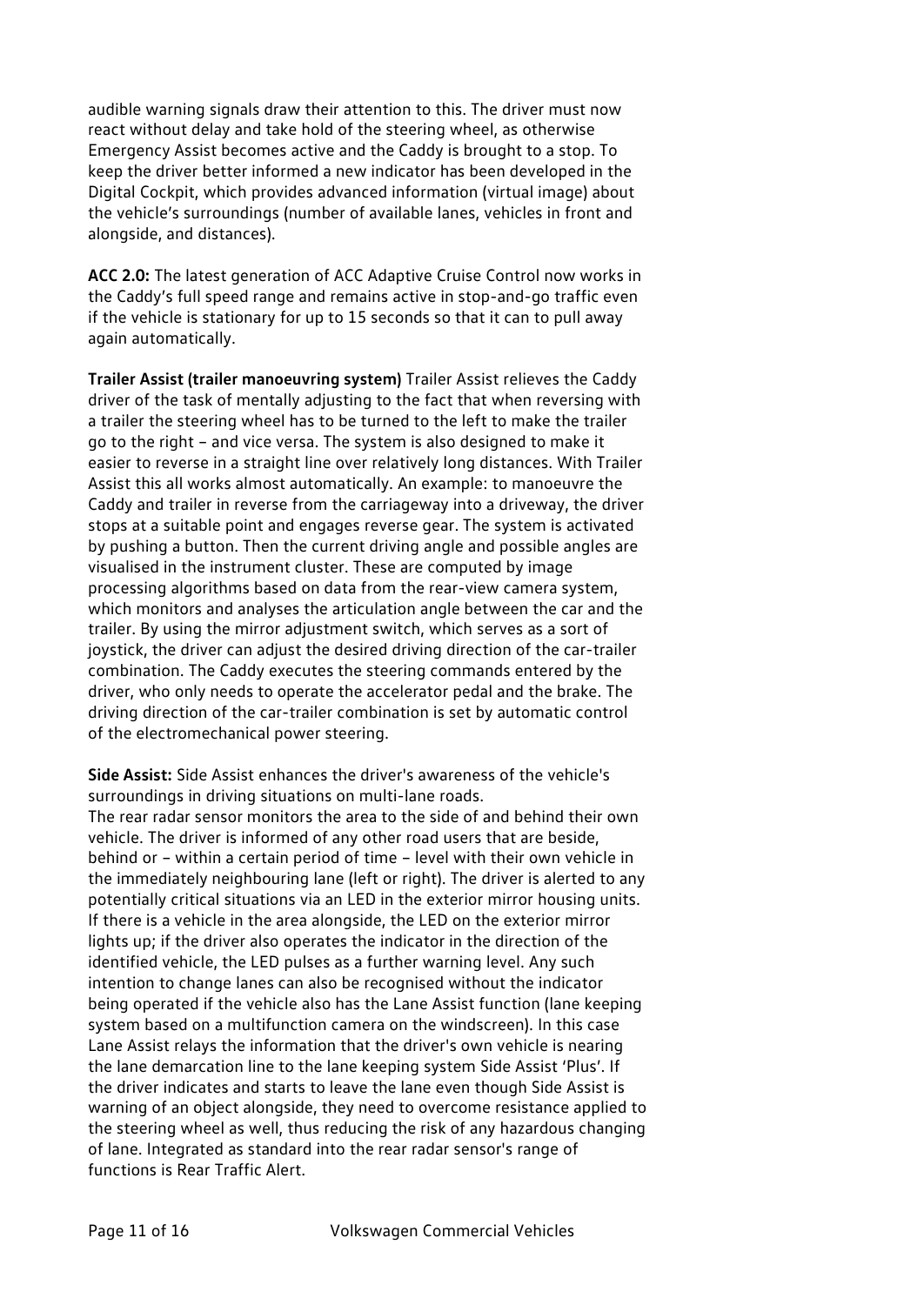**Rear Traffic Alert:** The new system in the fifth-generation Caddy makes reversing out of driveways and parallel parking spaces easier in situations where it is difficult to see, such as when exiting narrow entrances, by providing information and warnings about any traffic moving behind them. In critical situations the function automatically triggers emergency braking. Via the radar sensors, Rear Traffic Alert spots not only stationary or moving vehicles directly behind the Caddy, but also vehicles approaching at 180 degrees from the side which are barely visible to the driver, especially in the panel van. If there is a risk of collision, the system produces a visual alert and an audible warning. If the driver or other road user does not take action to avert the danger, Rear Traffic Alert automatically applies the brakes before a possible collision.

**Emergency Assist (assisted stopping of the Caddy in an emergency):** This is a system that is being offering in combination with the dual clutch gearbox (DSG) and Travel Assist (extending the latter's function): as soon as the sensors detect that the driver is not actively steering, braking or accelerating, the system initiates various measures to rouse the driver in escalating stages, and if the driver remains inactive, it initiates an emergency stop. The hazard warning lights are activated automatically to alert the surrounding traffic to the hazardous situation. Meanwhile, ACC prevents the vehicle from colliding with traffic ahead. Finally, the system continues to apply the Caddy's brakes until it comes to a standstill. Once the Caddy has come to a stop, an emergency call (eCall) is automatically made to ensure that the driver quickly receives medical attention.

## **DRIVE SYSTEMS – TDI WITH REDUCED NOx EMISSIONS**

Volkswagen Commercial Vehicles will launch the new Caddy with three highly advanced 2-litre turbo diesel engines (TDIs delivering from 55 kW / 75 PS up to 90 kW / 122 PS), a 1.5-litre petrol engine (TSI delivering 84 kW / 116 PS) and a 1.5-litre turbo natural gas engine (TGI delivering 96 kW / 130 PS). They are modern engines that already fulfil the 2021 Euro 6 emissions standards and are all fitted with particulate filters. Compared to the previous model, it has been possible in some cases to reduce the new Caddy's fuel consumption by up to twelve per cent.

The TDI models also have a two-stage AdBlue injection system (twin dosing), allowing Volkswagen Commercial Vehicles to reduce significantly nitrogen oxide emissions (NOx) compared to the previous model's corresponding engines. At launch in the fourth quarter of 2020 there will initially be two TDIs available, delivering 75 kW / 102 PS and 90 kW / 122 PS respectively. Volkswagen Commercial Vehicles will be offering the 75-kW TDI across the board with 6-speed manual gearbox and front-wheel drive; the 90-kW version will additionally debut with the option of a 7-speed dual clutch gearbox and front-wheel drive and as a 4MOTION version with allwheel drive and 6-speed manual gearbox.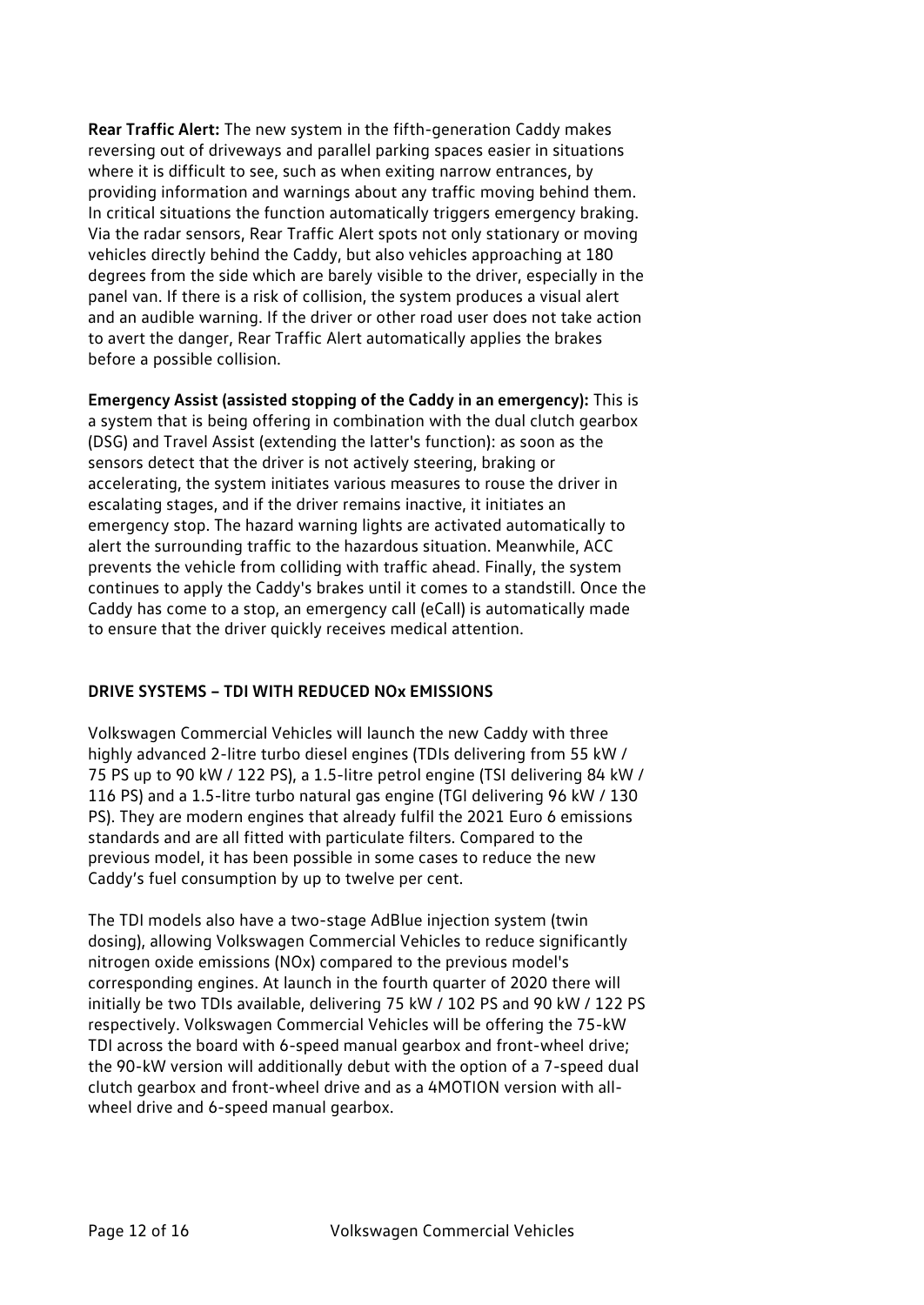## **CHASSIS – NEW AXLE LAYOUT BASED ON THE MQB PLATFORM**

The new Caddy's chassis is for the first time based on the Modular Transverse Matrix (MQB). The new axle layout thus combines passenger car agility with the practical advantages of a commercial vehicle. The front axle uses the proven McPherson concept with an appreciably more direct steering ratio than on the previous model. As a result, the required steering angle when manoeuvring, in city traffic and on country roads is noticeably reduced. The rear axle is completely new, incorporating a solid Panhard rod controlled by a trailing arm. To optimise ride comfort the previous leaf spring has been replaced by a coil spring construction. Its compact design facilitates a wider load width and it also permits the integration of different drive system concepts – from conventional front- and all-wheel drive all the way to alternative drive systems. The rear axle has been designed and balanced in such a way that it offers notably increased agility in all load situations while still providing excellent ride comfort.

Achieving these characteristics was also the specification for the development of the new range of tyres with optimised rolling resistance. All tyres offered for the new Caddy will achieve the highest efficiency class A. Last, but not least, all brake and slip control systems, including the electronic brake servo, have been balanced for ideal interplay between front and rear axle.

## **HISTORY – FOUR PREDECESSORS, ONE SUCCESS STORY**

#### **Caddy 1 – 1978 to 1992 (Europe) and 2007 (South Africa)**

The history of the Caddy begins in the USA, the land of the pick-up. Volkswagen once produced the Golf Mk1 there, aka the Rabbit, in Westmoreland near Pittsburgh. In 1978, a Rabbit pick-up based on this was created for the North American market. In 1982, Volkswagen brought this versatile vehicle with its large cargo bed to Europe as the Caddy. Apart from the headlights – rectangular in North America, round in Europe – the two continents' versions scarcely differed. From its introduction to Europe that year, the Caddy began being produced for the European market in Sarajevo, now the capital of Bosnia and Herzegovina, then Yugoslavia. Shortly before that, in 1981, production of the Caddy also began in Uitenhage, South Africa.

The first generation of the Caddy was already impressing customers with its 1.83-metre cargo bed. In order to be able to use the Caddy for covered transportation of goods, extras were available such as a hard top for the cargo bed made of glass-reinforced plastic (GRP) – thus turning the pick-up into a small urban delivery van. Also already being offered in the 1980s were caravan-style add-on units from superstructure manufacturers that turned the Caddy into a compact camper and thus into the forerunner of the later Caddy Tramper and today's Caddy Beach. In Europe production of the first Caddy based on the Golf Mk1 ended in 1992. The South African factory in Uitenhage, on the other hand, continued producing the reliable workhorse until 2007. Worldwide over 207,000 of the first-generation Caddy were produced.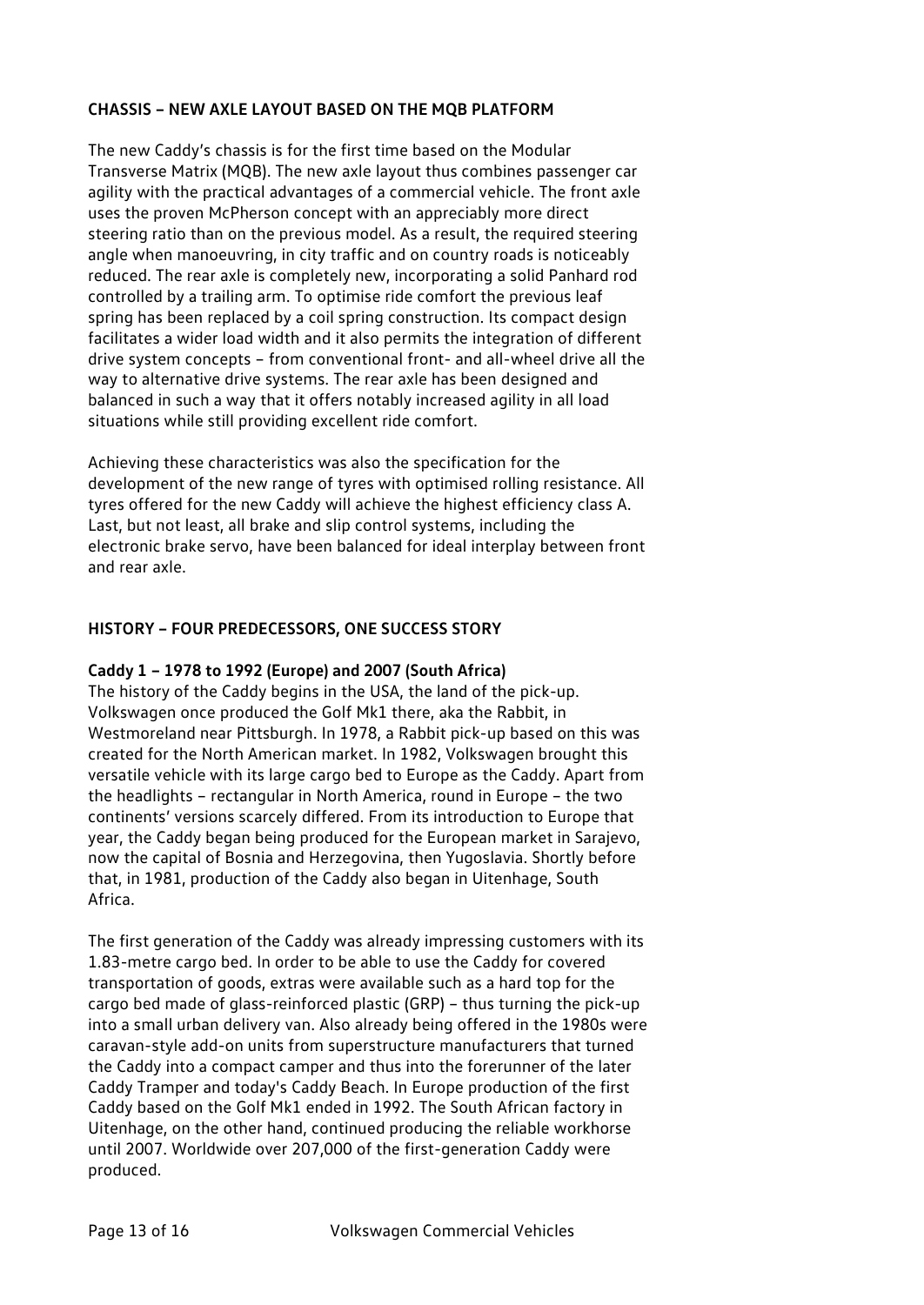#### **Caddy 2 (1995 to 2003)**

The second Caddy debuted in 1995 and was based in engineering terms on the Seat Ibiza and Volkswagen Polo. There were Škoda variants too. The Volkswagen Caddy was offered with almost exactly the same build as the Seat Inca, with both models being made on the same production line in the Spanish Martorell plant. Unlike the Caddy 1, the Caddy 2 was initially available only as a panel van and estate with high roof. That was for a good reason: the first Caddy had already developed into a best-seller in Europe, especially with the hard top. Equipped in this way, the second Caddy went on to become a much in-demand urban van, fulfilling every imaginable task – from courier service to compact specialist vehicle for the manual trades and service providers.

Volkswagen offered the Caddy 2 exclusively with wing doors, while the cargo capacity reached an impressive 2.9  $m^3$ . In 1995 with the 'Vantasy' concept vehicle, Volkswagen unveiled a first conceptual foretaste of the subsequent Caddy campers (Tramp and Beach). 1996 saw the launch of a Caddy pick-up, which was identical to the Škoda Felicia and was produced in the Czech Republic. In 1997 there followed the Caddy Family, a forerunner of the later compact MPVs. By the time it was discontinued, around 520,000 drivers had opted for a second-generation Caddy or an almost identical Seat Inca or Škoda Felicia model.

## **Caddy 3 (2003 to 2010)**

Volkswagen Commercial Vehicles then launched the third generation of the Caddy, a completely new model, in 2003. This Caddy now shared the 'PQ35' engineering platform with the fifth Golf and first Touran. There were many similarities in the design of the Touran and Caddy from this era, especially at the front; from the B-pillars back, however, the Caddy, conceived as a highroof estate, was a standalone model with cargo space of now 3.2  $m<sup>3</sup>$ . For the first time the Caddy was offered with a choice of rear wing doors or a large tailgate. Another new feature for the range was also the practical sliding doors in the back.

Providing up to seven seats, the third-generation Caddy quickly developed, as a panel van and estate, into one of the most successful compact vans/MPVs of the early years of the new millennium. In 2004, the Caddy Life was launched, an affordable MPV that appealed above all to young families thanks to its enormous flexibility: the second row incorporated three seats (one single plus a double bench seat), which could be folded down and tipped forward, and for the third row an option of two further single seats, which when not in use could be folded down flat onto the cargo floor to save space.

In 2005, there followed the cleverly designed Caddy Tramper, the product line's first compact camper. The Caddy family was then complete from 2007 onwards with arrival of the Caddy Maxi. Extended in length from 4.41 to 4.88 meres and with a larger load capacity, it won over further customer groups as the Life, estate and panel van. At over 856,000, Caddy 3 sales figures soared between 2003 and 2010. The hugely successful model was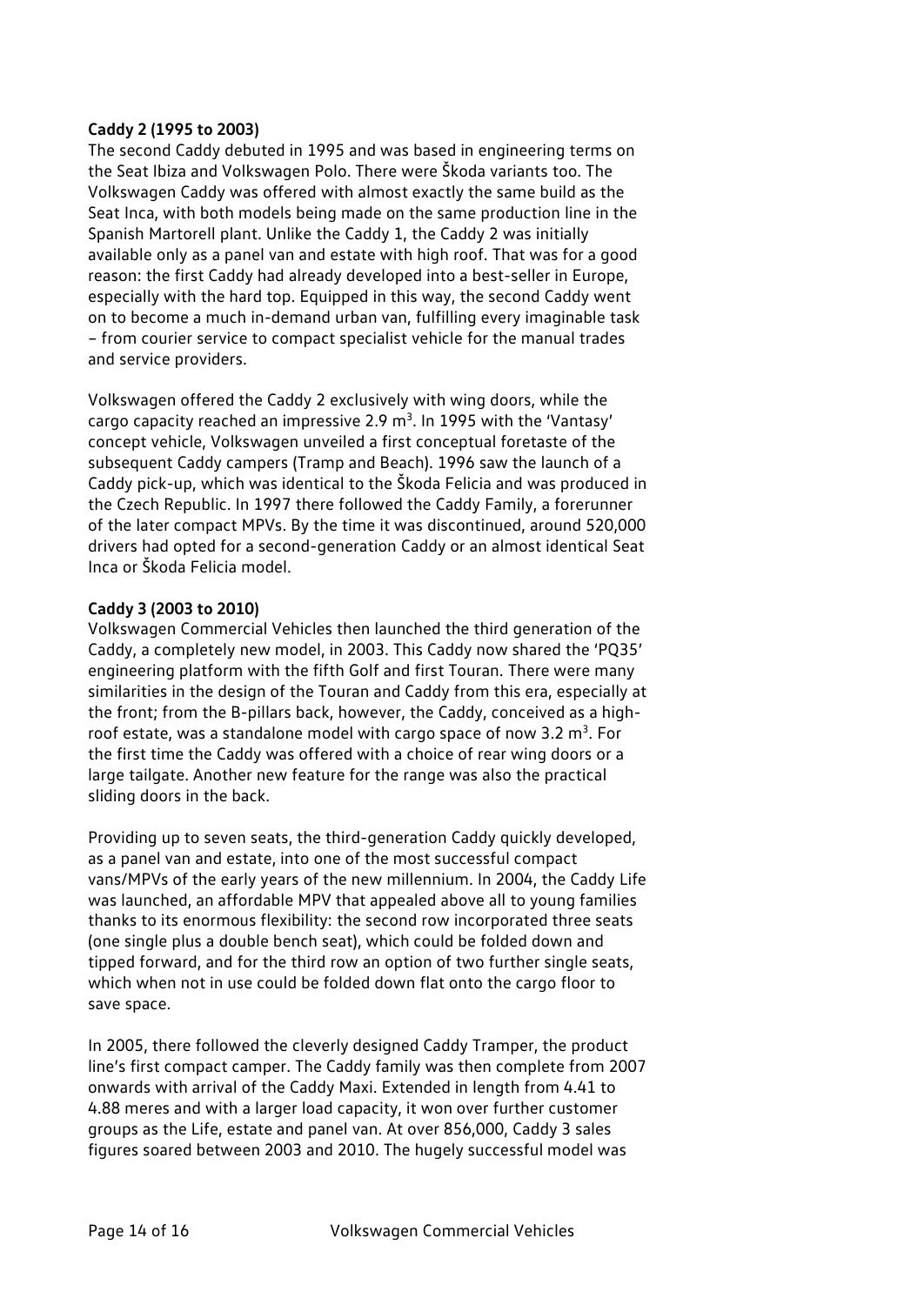made in Volkswagen Commercial Vehicles' Polish plant in the city of Poznań – a precedent that was continued in the Caddy 4 and now the new Caddy.

## **Caddy 3 (2010 to 2014)**

In 2010, the Caddy made a quantum leap forward with a major update. Visually and technically enhanced, the panel van, estate and compact MPV was now fitted as standard in all versions with ESC. The new Caddy was now available not only with front-wheel drive, but also with optional 4MOTION all-wheel drive – the first vehicle in its class to offer this. It was also available with both wheelbases. Unveiled in 2013, the Cross Caddy, with its robust exterior panels and all-wheel drive offered as an optional extra, was a crossover of compact MPV and SUV. When the third-generation Caddy made way in 2015 for its successor, it had achieved total sales in eleven years of over 1.6 million.

#### **Caddy 4 (2015 to 2020)**

In February 2015 in Poznań, Volkswagen Commercial Vehicles presented the fourth generation of the Caddy to the international media. Until the stepby-step introduction of the new fifth-generation Caddy it will continue to be produced as panel van, estate and compact MPV. While the panel van is always a two-seater, the estates and compact MPVs, which as standard are five-seaters, can optionally be ordered, like the Caddy 3 before them, with two further single seats on the third row to make them into seven-seaters. Shortly after the debut of the fourth generation, Volkswagen Commercial Vehicles also launched the successor of the Cross Caddy, the Caddy Alltrack, optionally with all-wheel drive. This crossover of compact MPV and SUV is more than ever right for the times. The Tramper became the Caddy Beach and the Caddy EcoFuel, the third generation's CNG variant, now became the Caddy TGI.

In the fourth-generation Caddy numerous driver assistance systems began to enhance both comfort and safety. These include the Front Assist area monitoring system with integrated City Emergency Braking function, ACC Adaptive Distance Control, Driver Alert and Automatic Post-Collision Braking. The Caddy's concept, design and specification are carrying on the previous models' story of success in this generation too: in March 2018, Volkswagen Commercial Vehicles broke through the 2-million mark for third- and fourth-generation Caddy vehicles produced in the Polish Poznań plant alone. Up to the end of 2019, around 722,000 of them were accounted for by the Caddy 4, on sale since 2015.